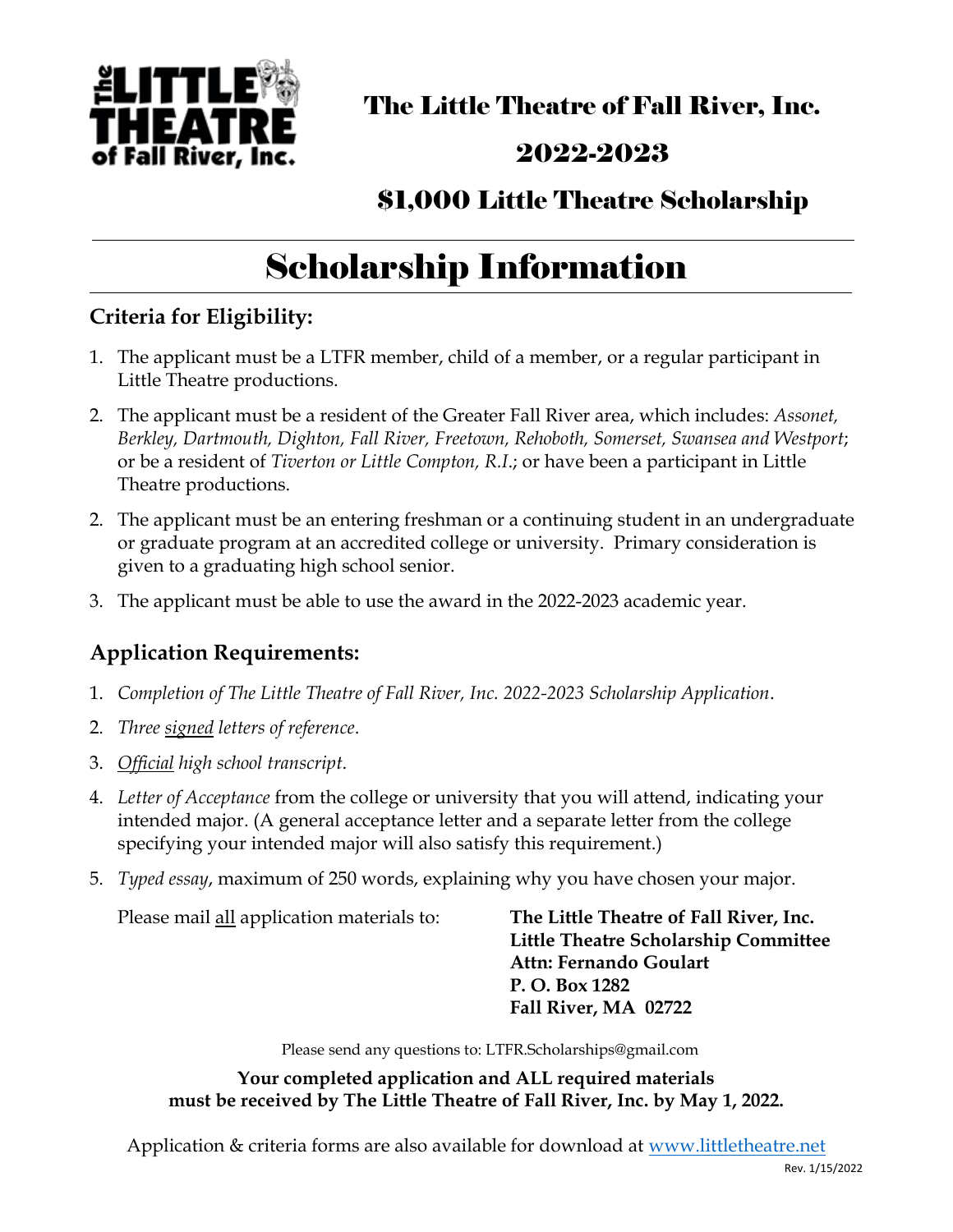

# The Little Theatre of Fall River, Inc. 2022-2023

## Little Theatre Scholarship Application - \$1,000

|                                                                                                      |  |  | State Zip  |
|------------------------------------------------------------------------------------------------------|--|--|------------|
|                                                                                                      |  |  |            |
| College/University you will attend in Fall 2022                                                      |  |  |            |
| High School or College you are currently attending _____________________________                     |  |  | Class Rank |
| High School Cumulative Grade Point Average _______________________________ or college GPA __________ |  |  |            |

1.List chronologically, your and your parents' activities and/or experiences *with Little Theatre of Fall River*.

| Year | <b>Production or Activity</b> | Role |              | <b>Participant</b> |
|------|-------------------------------|------|--------------|--------------------|
|      |                               |      | $\square$ Me | $\Box$ Parent      |
|      |                               |      | $\square$ Me | $\Box$ Parent      |
|      |                               |      | $\square$ Me | $\Box$ Parent      |
|      |                               |      | $\square$ Me | $\Box$ Parent      |
|      |                               |      | $\square$ Me | $\Box$ Parent      |
|      |                               |      | $\square$ Me | $\Box$ Parent      |
|      |                               |      | $\square$ Me | $\Box$ Parent      |
|      |                               |      | $\square$ Me | $\Box$ Parent      |
|      |                               |      | $\square$ Me | $\Box$ Parent      |
|      |                               |      | $\square$ Me | $\Box$ Parent      |
|      |                               |      | $\square$ Me | $\Box$ Parent      |
|      |                               |      | $\square$ Me | $\Box$ Parent      |
|      |                               |      | $\square$ Me | $\Box$ Parent      |

*Please add any additional information on a separate page*